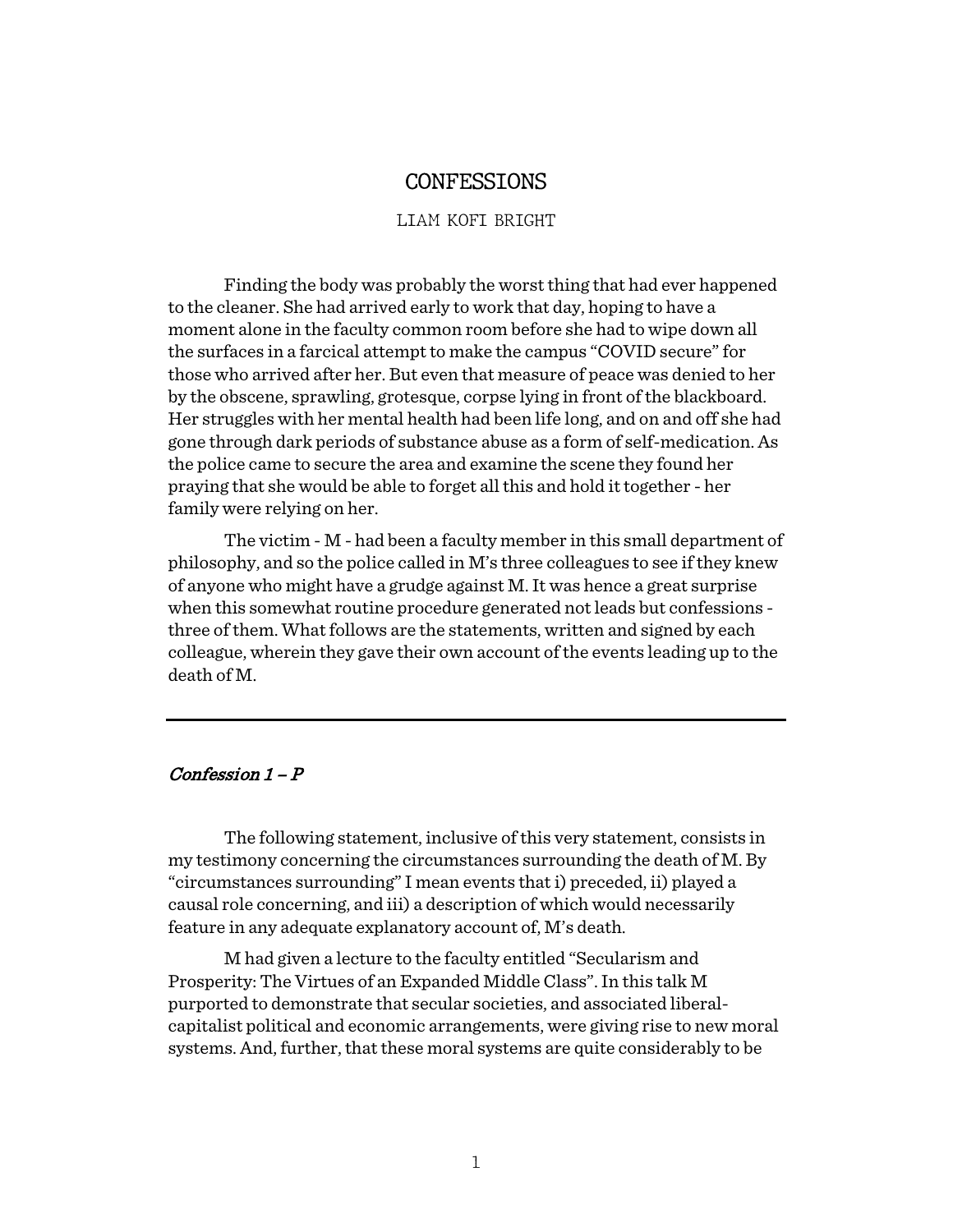preferred to those which preceded since when put into practice they generate a) material prosperity, b) peace, and c) rational and thrifty subjects.

My colleagues were becoming agitated - as evinced by the manner in which they were shuffling in their chairs, sometimes muttering objections, and glaring, by which I mean, prolonged staring with somewhat squinted eyes, at M. I too wished to press objections, by which I mean I sought to press those objections and if I had been denied my opportunity I would have found some other opportunity to raise these points.

When I was called upon I noted that the following facts could be discerned from available histories: first, that the vaunted rise in material prosperity had been accompanied by environmental destruction which threatened to make this a long run self-defeating strategy and thus not instrumentally rational when considered at the collective level. Second that, further, the distribution of this wealth had been highly uneven, leading to concentrations of wealth that were 1) inefficient according to theories of decreasing marginal utility that are tolerably well confirmed, and 2) liable to generate imbalances in ability to command the use of future resources that would exacerbate both problem (1) and the long run collective irrationality problem. What is more, third, the "peace" discussed had apparently been compatible with multiple world wars of unparalleled destructive power (as measured both in lives and destruction of property, even with prices adjusted for inflation) and imperial competition that had bred enmity that still generates further war and inequalities whose effects I had previously mentioned. Finally, I noted, fourth, it did not seem that the age was so secular after all, considering that M themselves continued to use the basically theological and unscientific language of "virtue" by which to describe the psychological dispositions they preferred to cultivate.

M did not seem too pleased at my intervention, frowning and taking on a more high pitched tone than is typical for them in their reply. Their response, delivered in this manner, was to ask me what I would instead do to better things -I suggested that a system of government which pooled the knowledge and experiences of the full global population could avoid many of the problems I had enumerated. I hence suggested that rather than trust in the continuation of the present world order, I would prefer it if we instead sought to educate the mass of the population in methods of precise reasoning so they may understand their world and its causal order, as well as see through those who would seek to domineer over them by deceiving them. If this were done while at the same time modes of communication were found that would allow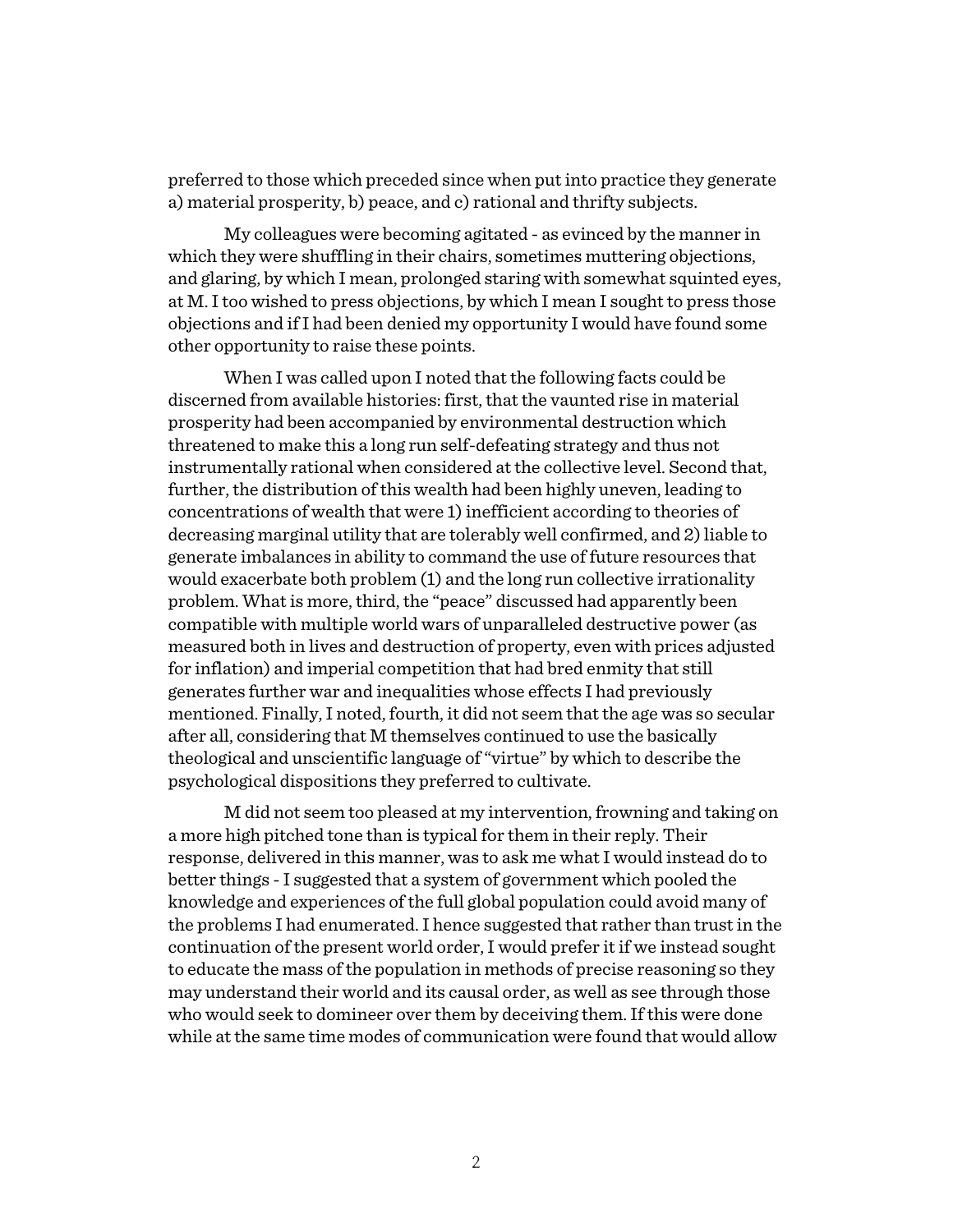tolerably precise transfer of ideas and sentiments across the various people of the world, and decision making or control structures were modified in order to ensure that effective control of our economic and political resources were evenly distributed, we might hope to solve the problems of collective rationality I had identified.

At this point M joined my colleagues in causing a great noise, such that I could not individuate their objections to me. Suffice it to say they did not seem satisfied with my response, and at once they started brawling. Judging by the sudden spike in my heart rate I was quite shocked at this behaviour. I attempted simply to leave, withdraw my presence from the room and hope that this would compel them to come to terms and resume discussion. M and another of my colleagues - H - did indeed soon seek me out in what I had hoped would be my refuge, the common room. I gathered that  $\alpha$ ) they had resolved their differences, but  $\beta$ ) this was only in so far as it would be useful to work together to silence me.

They both lunged at me, and by an involuntary motion I lashed out in return. The precise details of the ensuing scuffle are difficult for me to recall, and I do not find myself sufficiently confident in much to be able to assert just what happened. Howbeit, this struggle came to an end with me striking M in such a way that they fell to the floor, hitting their head on the way down. H at that point departed the room in what I presume was a panic, given their haste, their failure to say another word to me, and the darting movements of their eyes. I performed various checks to be able to confirm that M was indeed dead. After satisfying myself on this matter, I came home and spent the evening preparing my affairs before turning myself in. As such, even if you had not called for me, I predict with some confidence that I was going to come in today and issue a statement similar to this one.

These are the events surrounding M's death such as I can recall them. - P

## Confession 2 – H

That fool M perished by my hand, and no great loss to the world either! The day that was to prove their last found me in a foul mood, travelling through the hazy smog of a decadent society to come to this accursed institution where authentic Thought comes to die. All around me I saw a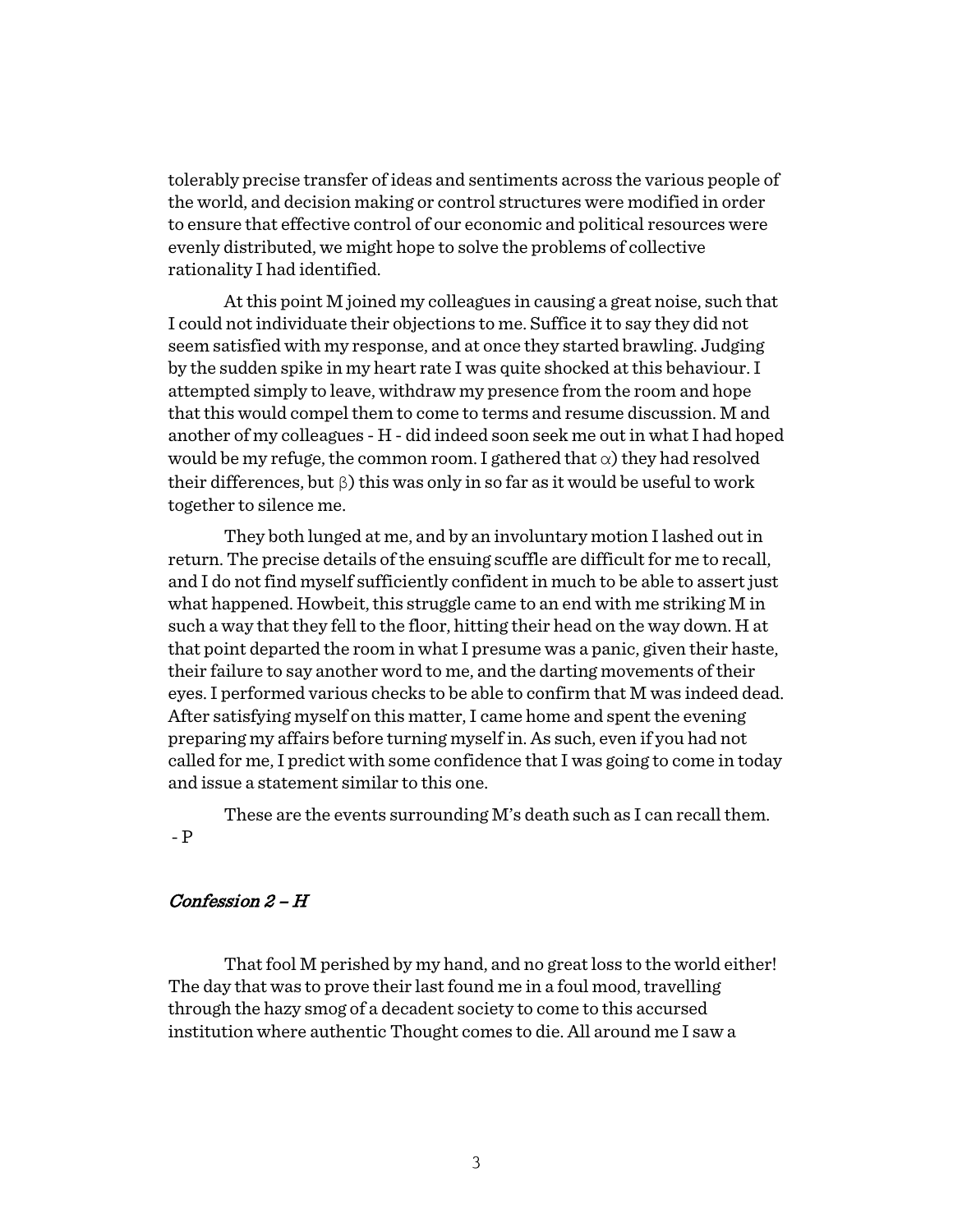"cosmopolitan" student body, unmoored from anything that might ground them, losing themselves in the supposed pleasures of our technical society how they sickened me! My lungs choking on the filth their vehicles filled the air with, my eyes blinded by the flashing lights of the banal amusements they flashed upon their phones, my heart sickened by the surrounding drab urbanity of a once beautiful region. Our ancestors had made this place a home by pouring their blood, their very blood, into the soil; it had been sacred to them. And now I must ask to squeeze past two androgynous blue haired degenerates, who reeked of North London smugness, simply in order to enter my office? Intolerable.

So, yes, I was in no mood for M's lecture to the faculty that evening. In disgust I watched closely how that vile little creature preened around on the stage. Talking about how much our age -this blasphemy, this sin against all that made our nation great, this era of inauthenticity - represented the culmination of shopkeepers' petty ambitions. This was the sickness of our race being offered as its cure! That half-bolshevik pedant P split some hairs in their typical manner, but of course they failed to get at what was fundamental, since their whole approach to life and what-passes-for-thought constitutes a systematic refusal to engage with the problem to hand. I tried to tell them as much, but they simply ignored me and sauntered off as they always do.

So when I myself had a chance to set M aright of course I took it! In no uncertain terms I told them that what they celebrated as glorious represented nothing more than a concerted effort to suppress, and forget, our actual problems. Death will come for us all, this much we can never escape no matter how wealthy, and in our primal natures we are ever somewhat, however dimly, cognisant of this fact. Rather than face the dread and anxiety this might produce we fill our lives with distracting baubles, and in so doing distance ourselves from anything like a real experience of the world as it is. But this can never suffice, and if we are to really cure what ails us we need to find a way to reconnect with those modes of life that allow us to at least spend our limited time actually encountering each other and nature in a meaningful fashion. Away with this shallow secular prosperity, return to a mode of life that would offer the chance at fulfilment and glory!

M purported to listen and for a brief moment I foolishly allowed myself to believe that something might come of this. In this way I always find myself reeling, facing the blows a cruel fate rains down upon me, as those who seek to block my - our - return to rooted being use all their guile and deception to draw me, us, in, only to better bring about chaos and ruin. For, indeed, at the end of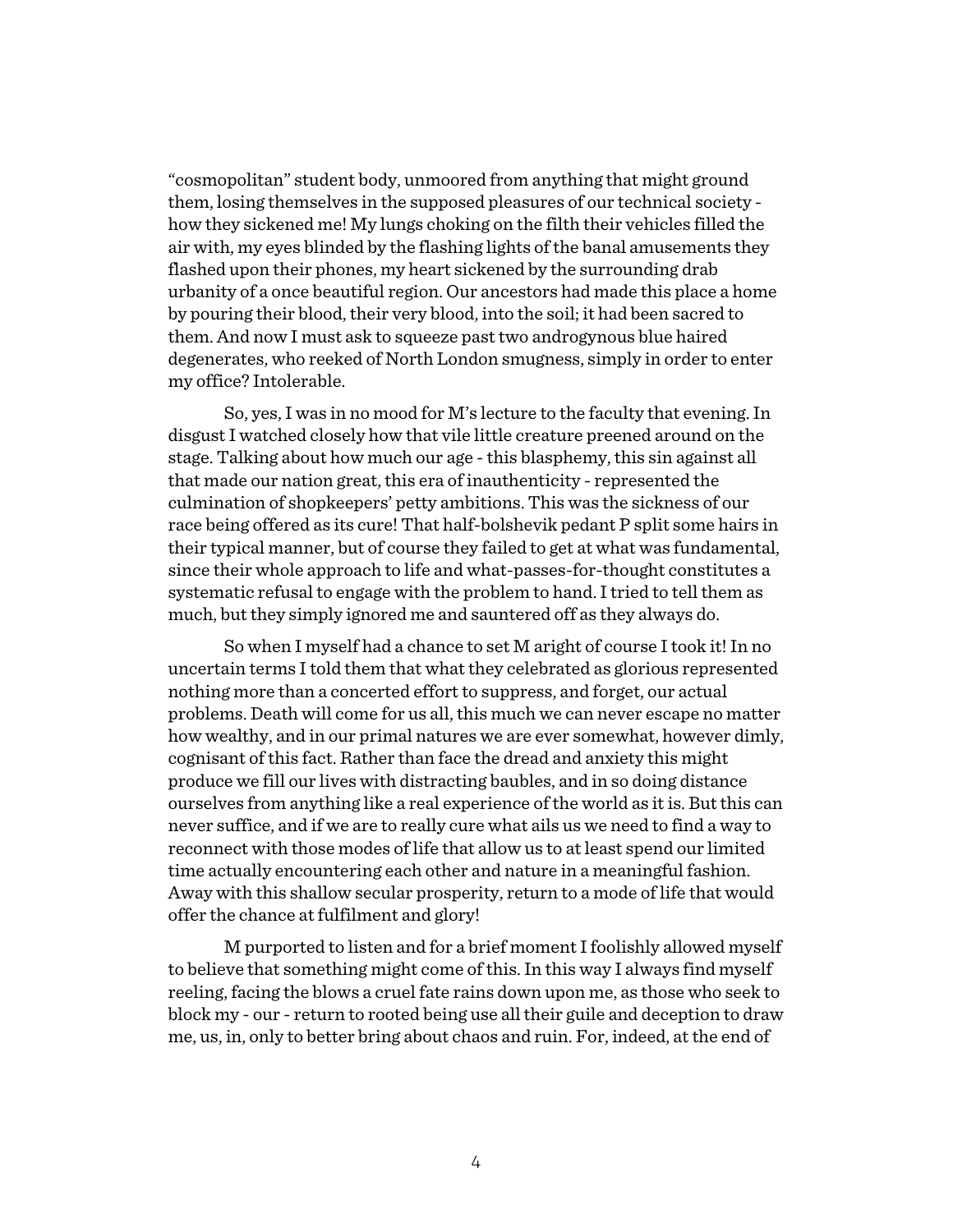all this what did M do? They started talking to me about washing machines and radios! Washer women may now cut their chores by a third, M idiotically informed me in that fashion of theirs that always impressed grant agencies. I still shudder at the glee with which M recounted that harlots and fools may dull their minds with podcasts or k-pop or whatever else as they perform their duties.

I will not suffer to be mocked. I am the heir to a people who drove back the Romans, who communed with the wolves of the black forest, who felt in our breasts the language and poems of Goethe before they were ever put to pen. So at this I went to my office and took out my letter opener, then sought out M, who I found in the common room, no doubt in an effort to collude with P. I set upon M with a force like lightning. I slept soundly last night, and before you was my handiwork this morning.

I regret nothing. Though you may now seek to slander me with lies, I am sure a grateful future will look back and see in my deed the call to arms for a race too long abused by M and their like. Tomorrow belongs to me! – H

#### Confession 3- T

I write this document through tears, and while calling upon the saints to intercede for me, for it is a confession of the deepest and most mortal sin. In full knowledge that life is God's to give or take, and Christ Himself while He was personally present commanded mercy, I yet slew professor M. I should sooner never speak of these events outside the seal of confession, but the secular authorities require that I give an account of myself so I comply, rendering unto Caesar as his is due.

Seeking not to excuse but explain my actions, I should note that I had spent the day in prayerful meditation on the false hopes implanted in our students by the father of lies. I saw people blessed with the gift of intelligence come in and, with no thought to God, turn their attention to utopian projects. I had heard some excitedly talk of "machine learning for social justice" today. I was moved by their idealism, but could not hold back my sadness at how vain their efforts were! Outside of the Word there will be no justice, without His constant aid and assistance there can be no success, and left to our own devices our prideful sin will soon turn even the most idealistic of human designs towards avarice.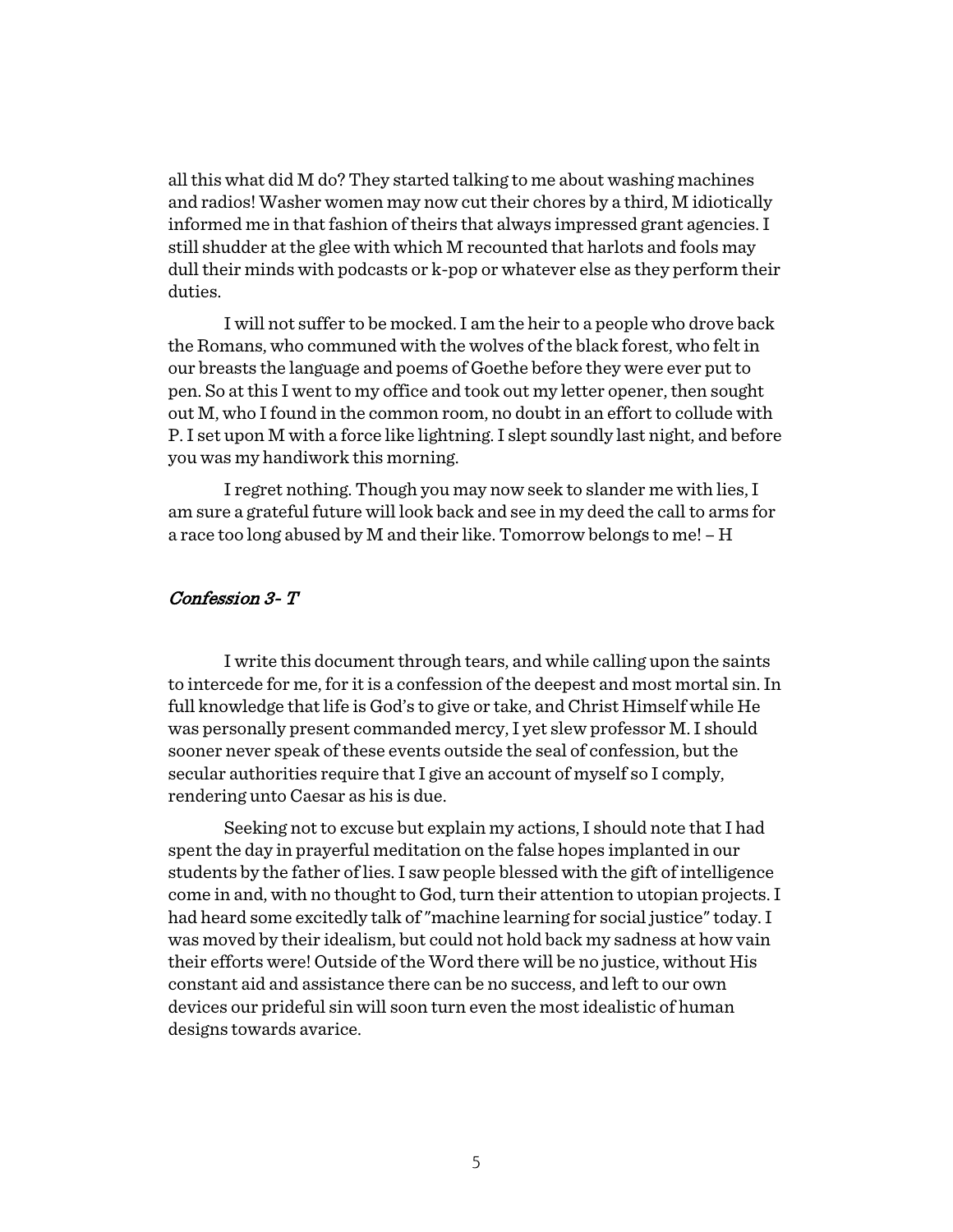So it was perhaps unsurprising that M's lecture shook me so violently. On the evening of their death M spoke to us, attempting to show that by his own power man could bring about a heaven on earth, and do so by actively spurning faith in God and the resurrection. The content was nothing short of a recapitulation of the Ophian heresy, close in fact to blasphemy against the Holy Spirit. I was much grieved to hear M succumb to this, for it seemed that my dear colleague was among those propagating the lies that cause our students to fall from grace. I tried to respond in a sensible manner, praying under my breath for the salvation of M's soul and all similarly lost. Fervently I prayed that they would realise that the happiness they sought for us in this world was an illusion, that only the Heavenly City promised to us would let us live in true wealth and security, that without grace the hearts of men would turn all these designs to the great evil which we are disposed to.

But the devil is like a lion who roams about looking for souls to devour, and on this day he found mine. For after the talk, during some dispute, the deceiver roared into my heart words of wrath, and that sin overcame me. I found myself thinking that rather than suffer Christ be mocked, I should defend His word here and now, by whatever means necessary. With a rosary for a garrotte I finished M off - oh, mother Mary, I pray that you will beg your Son that I be forgiven! - then with a cross I desecrated the body, as my soul was at that point in the throes of a devilish rage that I hope never again to experience.

Immediately I left the scene, but it was only after I got home that night that I realised the enormity of what I had done. I knelt down in prayer, and have been praying ever since, not yet sleeping since the ghastly act was done. But even in the depths of my wretchedness God is kind, and shortly before dawn He granted me a vision of M's soul. Now in purgatory, I heard M lamenting the sins that had earned them such sore punishment before they may be admitted unto the Kingdom. I was touched that among the sins they lamented was included the failure to make the best of mine own teachings, and they also were vexed that it was by exploiting contradictions in their own system that such monstrous sinners were made of P and H. Most strange of all was that the vision concluded with M begging God to forgive them the sin of suicide.

What I have seen I do not fully comprehend, but I suppose that God wishes me to be reassured that M is at least not eternally lost, and is seeking forgiveness for sins in life — perhaps including the spiritual suicide of heresy? Most of all I suppose that the Lord is telling me to seek such forgiveness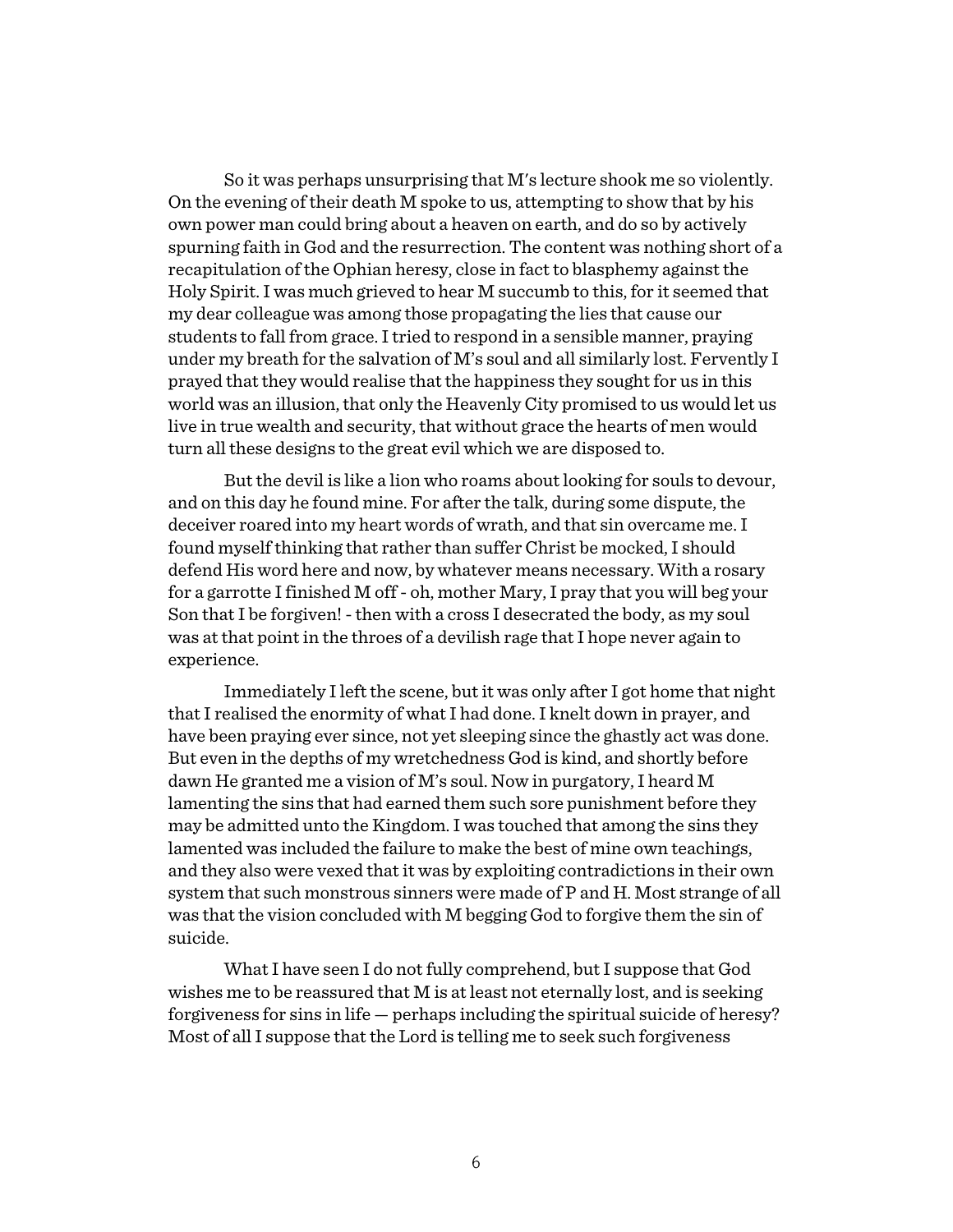myself and hope that I may yet be redeemed, great is His mercy in offering us the sacraments.

I here end my testimony, and accept whatever punishment secular law sees fit to offer me. – T

The police had been worried this case would generate media attention. Fortunately, however, a royal affair involving the daughter of a famous football player broke at just the right time to keep everyone quite busy. That was the only luck they caught, as no substantial further evidence was recovered beyond the three contradictory confessions. Reviewing the file some months later an exasperated detective inspector exclaimed "are these three lunatics all we have to go on here!?" only for a sergeant to laconically reply "Four lunatics, sir, if you credit Divine revelation." And that was the last word the police said on the matter. M was dead, that much was apparent. But it was as if everybody in their world had conspired to bring it about without any one of them clearly doing the deed. How such a thing could be possible was a matter for a subtle metaphysician, but unfortunately the best such known to the Met was now permanently indisposed.

The cleaner was laid off soon after. Haunted by the image of the body, she was unable to sleep and grew increasingly listless at work. No tenure for her, and the university's oft-expressed sympathy did not extend to keeping an inefficient cleaner on the payroll. It is not clear what will come next for her, but she has no reason to believe it will be any better.